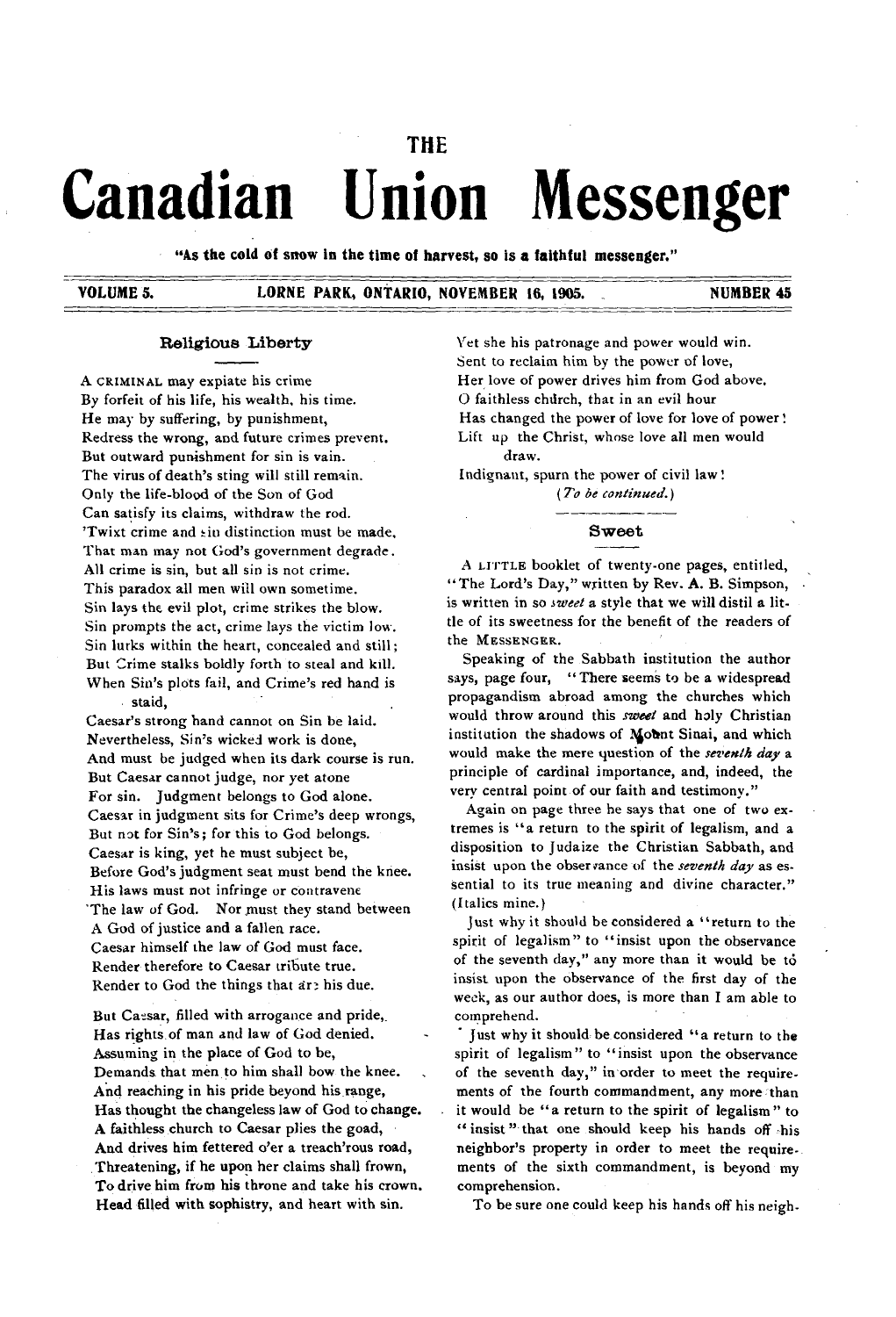bor's property, and yet not meet the requirements of the sixth commandment. But it is just as sure that he could not meet the requirements of, the sixth commandment if he did not keep his hands off his neighbor's property.

So of the fourth commandment. One might "insist upon the observance of the seventh day," and practice it literally, and yet come far short of meeting the requirements of the Sabbath commandment. But it is just as true that one could not meet the requirements of that commandment if he did not "insist upon the observance of the seventh day."

Just why it should be considered "a return to the spirit of legalism" to "insist upon the observance of the seventh day as essential to the true meaning" of " the Christian Sabbath," when no other possible meaning can be drawn from a single passage of Scripture that makes reference to the institution, is more than I am able to comprehend. The Sabbath is certainly a day if it is anything at all; and this is true whether it be called " the Christian Sabbath," "the Jewish Sabbath," or whether, and much more appropriately, some scriptural title be applied to it. And just as surely as the Sabbath is a day, if we are to know from Scripture what day it is, so surely is it no other day than the seventh day.

Three times in the second and third verses of the second chapter of Genesis, where, as our author agrees, we tind an account of the institution of the Sabbath, "the seventh day" is distinctly mentioned. Did the author of the book of Genesis thus " establish the spirit of legalism"? Or was it established by the Lord himself, when, amid " the shadows of Sinai," he said : " The seventh day is the Sabbath of the Lord thy God."

The Apostle Paul testifies: " And God did rest the seventh day from all his works." Heb. 4 : 4. Was that "a return to the spirit of legalism?" Fifty-nine times in the New Testament alone the word Sabbath occurs, referring in every instance without exception to the seventh day. Was that a return to the spirit of legalism?" Not a single word of the New Testament was written until several years after the reputed change of the Sabbath, yet not one of its eight writers has a single word to say, nor the slightest allusion to make, concerning such a change. But in every instance without exception when the Sabbath is mentioned, it refers invariably to the seventh day, and not in a single instance to the first day of the week. Is all this " a return to the spirit of legalism ? "

It may be very " *sweet*" to speak of the first day of the week as a *" sweet* and holy Christian institution," but it is the sugar-coating of error that would conceal the necessity of obedience.

Sweeter far is the language of David when speaking of the statutes, commandments, and judgments of God. He says: "More to be desired are they than gold: yea than much fine gold. Sweeter also than honey and the honey-comb. Moreover by them is thy servant warned, and in keeping of them there is great reward." Ps. 19: 10, II.

## **" Footprints of an Itinerant "** BY A CANVASSER

THE canvasser does not travel from house to house in a palace car. The path which he travels is not always as smooth as a railroad bed. His "footprints" are often made in the mud. Nor does he always put up at a hotel. But he makes no complaint. Though the door may be closed in his face, and the conversation cut short by a rude remark, he plods on, content if here and there he is able to sell a book, or minister in a humble way to the wants of the people with whom he lodges.

The world has not altogether gone to the bad, though it is making rapid strides in that direction. There are a few honest souls still in the world, and it is the canvasser's business to hunt them out. In doing this work he meets with many incidents and experiences which illustrate the various characterstics of human nature. Some of these incidents are quite humorous, Others are pathetic. Perhaps there is no place in the world where such incidents are met with as in a new, thinly'settled country like the State of Montana.

But people in such places are waimhearted and hospitable, and by the blessing of God and vigorous effort I was able to dispose of many books during my stay in that state. The very first day of canvassing I sold four "Daniel and the Revelation" at three dollars each. This encouraged me very much.

The next day I met a Church of England minister and canvassed him for the book. But he had no use for any book that did not prove the Church of England to be the first established church. I was not particularly interested on that point. What I wanted to know was, What is the true church now? Incidentally I remarked that the Bible spoke about the " church in the wilderness " long years before Henry VIII was king of England, or even before the days of Christ. But I could not interest him in thebook, and he could not interest me in a church that existed so long ago, so we parted with a friendly handshake.

I continued my work in this place for about two weeks longer, meeting with good success, when I was called by the canvassing agent to take another field abont one hundred miles distant. On arriving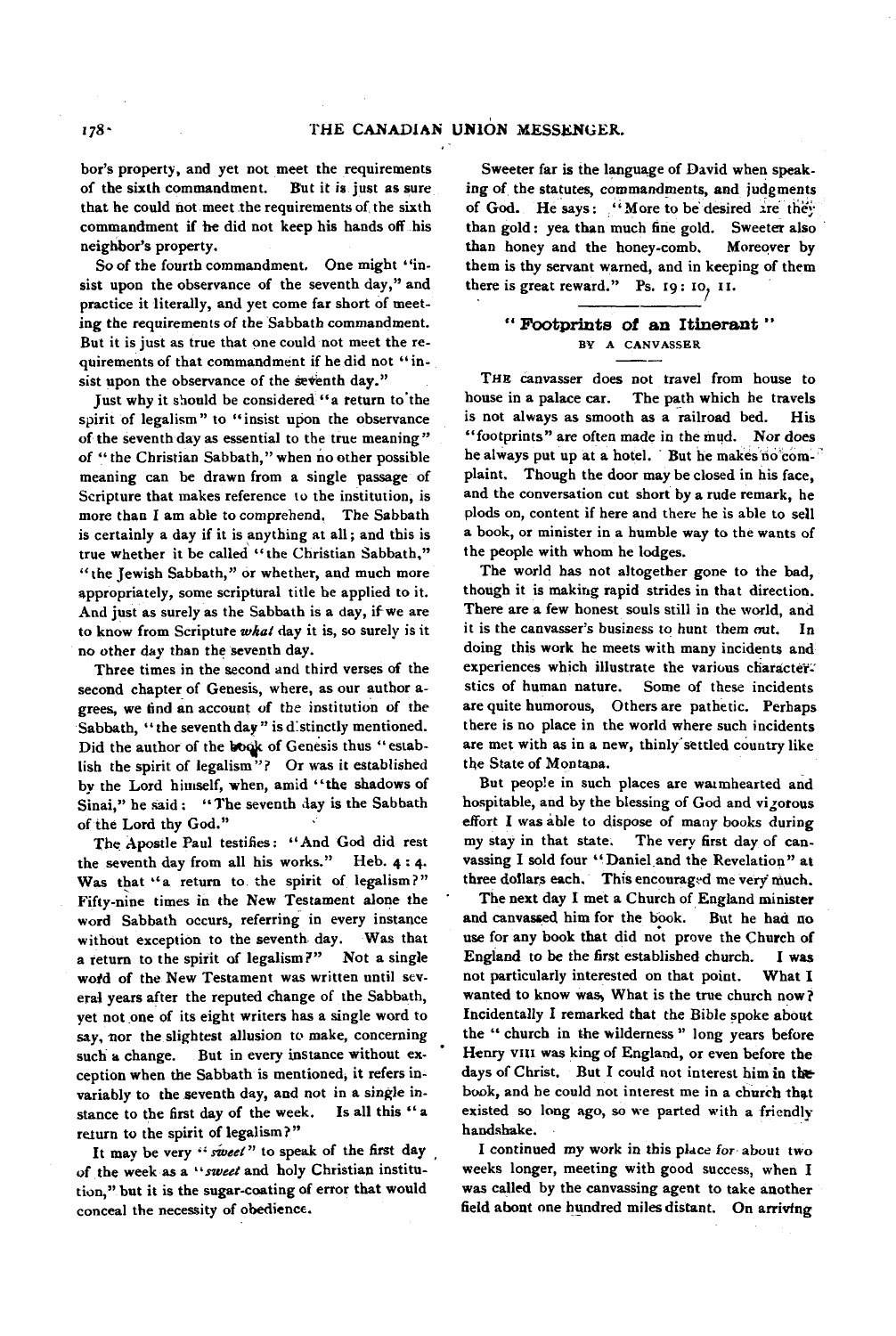at this field I found myself penniless, and tried to secure work of some kind to provide myself with means so that I could engage in the canvassing work again. The foreman of the place where I applied was absent and would not be at home for some time. While waiting for him to return, I started out to see what I could do in the way of selling books, though I had to exercise a good deal of faith.

At the first farm house where' I called I sold a copy of " Daniel and the Revelation " to the hired man in the field and a "Ladies' Guide" to the woman of the house. At the next place I found that the man was suffering from some indisposition. I gave him a few simple treatments, and he invited me to stay to dinner. I accepted his invitation as I was very hungry. W hile at dinner I made arrangements with him to return and remain over Sabbath and Sunday and give him further treatment.

During the first day that I remained at this place I took orders for four "Ladies' Guides," two "Daniel and Revelations," one "Man the Masterpiece," and one " Steps to Christ," besides selling two other books for cash, the entire value of the orders being more than twenty dollars. This experience encouraged me to continue in the canvassing work rather than return and apply for work as I had intended.

#### **The Lord's Day Alliance**

THE Ontario branch of the Lord's Day Alliance held its annual session in the city of Toronto on Thursday and Friday of last week. Officers were elected for the coming year, and some resolutions were adopted which will be of great interest to our own people as well as to the Lord's Day Alliance.

Below we give two of these resolutions:

" That the Provincial Government be urged to legislate upon the subject of Sunday rest by enacting legislation which shall, by title and preamble, clearly show its object to be of a civil character, and shall restrict the other six days' employment upon electric railways as being local undertakings within the Province, and shall provide for enforcement by enabling the Attorney-General, on behalf of those whose rights are protected, to secure an injunction against the corporation operating the railway, and by such other means within the Provincial authority as the Government may think necessary."

" That the annual meeting of the Ontario Lord's Day Alliance heartily unite with the Alliances of the other Provinces in aiding the Lord's Day Alliance of Canada in its effort to obtain a Lord's Day Act from the Parliament of Canada, while itself pressing for all the Provincial legislation that can be obtained."

From this our readers will see the importance of circulating the literature upon this subject which has been prepared, and we have been none too soon in preparing it. Let everyone supply himself with a quantity of this literature, and see that it is wisely distributed.

### **Not Weary in Well Doing**

THE Bible exhorts us not to be weary in well doing. We have been doing considerable in the way of urging our brethren and friends to subscribe for the MESSENGER, during the past few weeks, and possibly some may have wearied of reading these things; but nevertheless it is well-doing and, we are not weary though the reader may be so.

And again we urge upon our brethren and friends the importance of subscribing for the MESSENGER if your subscription has run out, or if you are not already a subscriber. If you are a subscriber, and your subscription has expired, we urge upon you the importance of renewing at once. You can determine by the blue pencil mark on the title page as to whether your subscription has expired or not.

We are obliged to drop the names as soon as the subscription has expired.

Kindly take it upon yourself to secure a list of subscribers from the brethren with whom you are acquainted, and who do not take the paper.

#### **OUR INSTTUTIONS**

#### **Lomedale Aoademy**

THE beautiful weather which has prevailed all the fall has enabled Brother Knister to get all his farm work completed.

Two of our students visited the Toronto church last Sabbath, and report an excellent meeting.

BROTHER JOHN MCEACHERN, one of our students, sold five dollars' worth of books in two hours last Friday.

A NEW piano has been installed in the Academy home, and this enlivens the house and increases the interest in music.

THE students are beginning to look forward to the Christmas holidays.

WE were favored with a visit from Brother Noftsger of the Toronto office last week.

BROTHER SPEAR of Brampton called on us one day last week. He reports a favorable condition of things in his field.